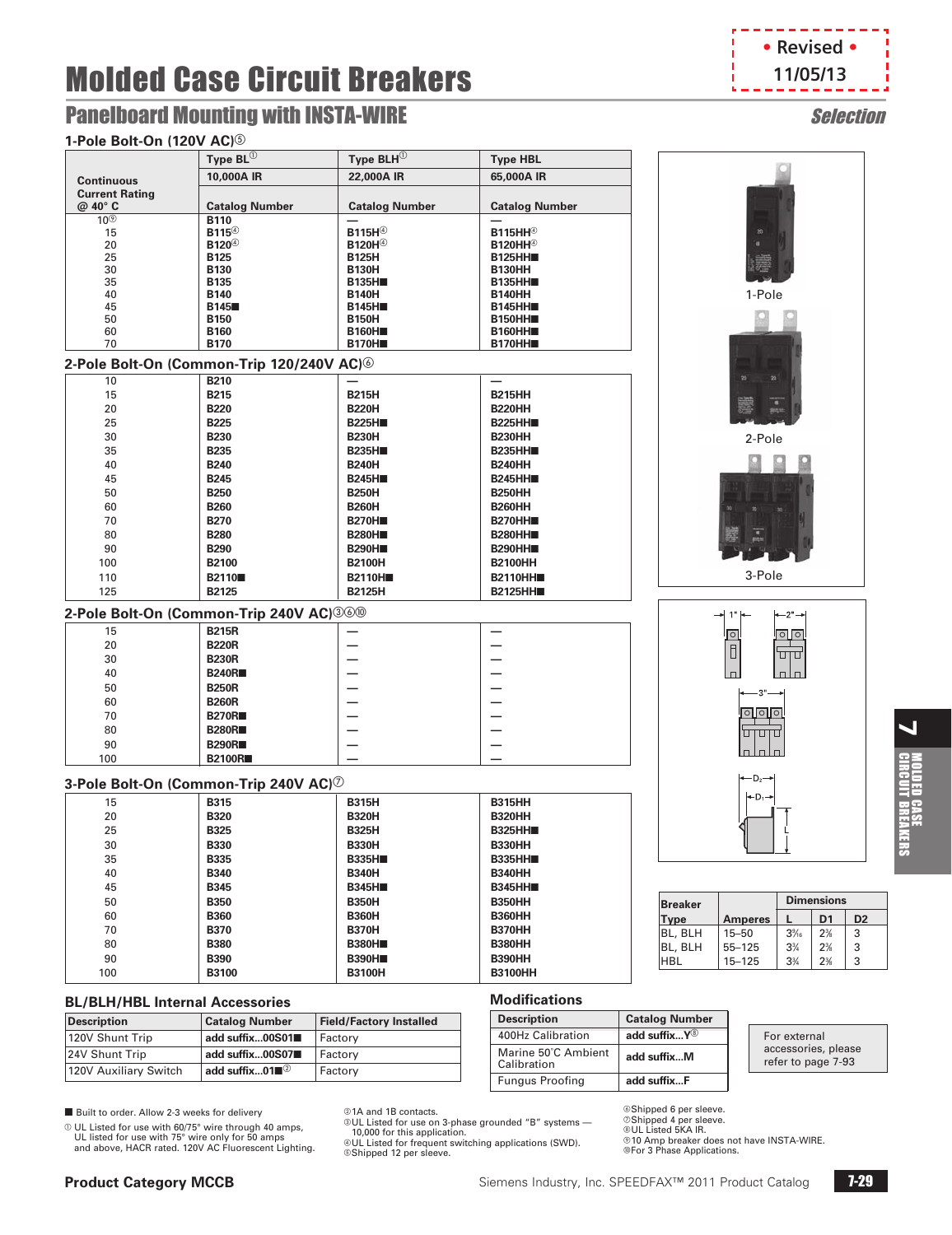# **Panelboard Mounting Circuit Breakers** Selection Selection

# Arc-Fault Circuit Interrupters (AFCI)

AFCI's detect arcing faults (an unintentional arcing condition in a circuit) that standard circuit breakers are unable to detect. The device is intended to mitigate the effects of arcing faults by functioning to de-energize the circuit when an arcfault is detected.

# Combination Type AFCI

Detects all three possible types of arc fault: line-to-ground, line-to-neutral, and series.

| <b>Breaker</b><br><b>Type</b> | Ampere<br><b>Rating</b> | 10,000 A IR                  | 22,000 A IR<br>Catalog Number   Catalog Number | 65,000 A IR<br><b>Catalog Number</b> |
|-------------------------------|-------------------------|------------------------------|------------------------------------------------|--------------------------------------|
| BAF2/BAFH2/HBAF2              | 15                      | BA115AFC <sup>®</sup>        | BA115AFCH                                      | BA115AFCHH                           |
| 1-Pole 120V AC                | 20                      | <b>BA120AFC</b> <sup>®</sup> | BA120AFCH                                      | <b>BA120AFCHH</b>                    |
| <b>BAF/BAFH</b>               | 15                      | B215AFC <sup>®</sup>         | <b>B215AFCH■</b>                               |                                      |
| 2-Pole 120/240V AC            | 20                      | B220AFC <sup>®</sup>         | B220AFCH                                       |                                      |

### Branch-Feeder AFCI

Detects line-to-ground and line-to neutral arcs.

| BAF2/BAFH2/HBAF2 |    | BA115AF <sup>0</sup>        | <b>BA115AFH</b> <sup>®</sup> | BA115AFHH |
|------------------|----|-----------------------------|------------------------------|-----------|
| 1-Pole 120V AC   | 20 | <b>BA120AF</b> <sup>®</sup> | 'BA120AFH■©                  | BA120AFHH |

# **ID** Dual Function AFCI/GFCI

The Dual Function Circuit Breaker combines Combination Type AFCI and GFCI, protecting against both Arc Faults and Ground Faults. The device includes the Self Test and Lockout feature, making it the fist in class in electrical safety for homeowners.

| <b>BFGA2/BFGAH2/</b><br><b>HBFGA2</b><br>  1-Pole 120V AC | 15<br>20 | <b>B115DF</b><br><b>B120DF</b> | <b>B115DFH</b><br><b>B120DFH</b> | <b>B115DFHH</b><br><b>B120DFHH</b> |
|-----------------------------------------------------------|----------|--------------------------------|----------------------------------|------------------------------------|
|-----------------------------------------------------------|----------|--------------------------------|----------------------------------|------------------------------------|

### Ground-Fault Circuit Interrupters (GFCI)

**7** 

MOLDED CASE CIRCUIT BREAKERS

Provides Class A (5mA) ground fault protection. Intended for personnel protection. De-energizes the circuit for all ungrounded conductors of the circuit.

| <b>Breaker</b>                                             | Amp                  | 10,000 A IR                                                          | 22,000 A IR                                                                                        |
|------------------------------------------------------------|----------------------|----------------------------------------------------------------------|----------------------------------------------------------------------------------------------------|
| Type                                                       | <b>Rating</b>        | Catalog No.                                                          | Catalog No.                                                                                        |
| BLF/<br><b>BLHF</b><br>1-Pole<br><b>120V AC</b><br>Bolt-On | 15<br>20<br>25<br>30 | <b>BF115</b> <sup>0</sup><br>BF120 $^\circ$<br>BF125<br><b>BF130</b> | <b>BF115H</b> <sup>1</sup><br>$\mathsf{BF120H}\textcircled{\textsf{T}}$<br>BF125H<br><b>BF130H</b> |
| BLF/                                                       | 15                   | <b>BF215</b>                                                         | <b>BF215H</b>                                                                                      |
| <b>BLHF</b>                                                | 20                   | <b>BF220</b>                                                         | <b>BF220H</b>                                                                                      |
| 2-Pole                                                     | 30                   | <b>BF230</b>                                                         | <b>BF230H</b>                                                                                      |
| 120/240V                                                   | 40                   | <b>BF240</b>                                                         | <b>BF240H</b>                                                                                      |
| AC.                                                        | 50                   | <b>BF250</b>                                                         | <b>BF250H</b>                                                                                      |
| Bolt-On                                                    | 60                   | <b>BF260</b>                                                         | <b>BF260H</b>                                                                                      |

### Ground Fault Equipment Protection (30mA)

Provides protection of equipment from damaging line-to-ground faults currents. De-energizes the circuit for all ungrounded conductors of the circuit.

| <b>Breaker</b>                                              | Amp            | 10,000 A IR                                                            | 22,000 A IR                                                                            |
|-------------------------------------------------------------|----------------|------------------------------------------------------------------------|----------------------------------------------------------------------------------------|
| <b>Type</b>                                                 | Rating         |                                                                        | Catalog No.   Catalog No.                                                              |
| BLE/<br><b>BLEH</b><br>1-Pole.<br><b>120V AC</b><br>Bolt-On | 15<br>20<br>30 | <b>BE115</b> <sup>0</sup><br><b>BE120</b> <sup>0</sup><br><b>BE130</b> | <b>BE115H</b> <sup>(1)</sup><br><b>BE120H</b> <sup><sup>0</sup></sup><br><b>BE130H</b> |
| BLE/                                                        | 15             | <b>BE215</b>                                                           | <b>BE215H</b>                                                                          |
| <b>BLEH</b>                                                 | 20             | <b>BE220</b>                                                           | <b>BE220H</b>                                                                          |
| 2-Pole                                                      | 30             | <b>BE230</b>                                                           | <b>BE230H</b>                                                                          |
| 120/240V                                                    | 40             | <b>BE240</b>                                                           | <b>BE240H</b>                                                                          |
| AC                                                          | 50             | <b>BE250</b>                                                           | <b>BE250H</b>                                                                          |
| Bolt-On                                                     | 60             | <b>BE260</b>                                                           | <b>BE260H</b>                                                                          |



1-Pole Equipment Protection



1-Pole Dual

2-Pole Equipment **Protection** 

NOTE: Load neutral does not have

240V/<br>۱ OAE

**GROUND WIRE** 

NEUTRAL

120/240V AC CIRCUIT

2-POL

White lead must stil<br>be connected to<br>panel neutral.

## QAF2/QPF/QE Accessories

| <b>Description</b>       | <b>Catalog Number</b> |
|--------------------------|-----------------------|
| Padlocking Device 1-Pole | <b>ECPLD1</b>         |
| Padlocking Device 2-Pole | <b>ECPLD2</b>         |
| Handle Block             | ECBX231M              |

■ Built to order. Allow 2–3 weeks for delivery.

aUL Listed as SWD (Switching Duty) Rated, suitable for 120V AC Fluorescent Lighting.

# Wiring Diagrams



**• Revised • 06/13/14**





1-Pole Combination Type AFCI



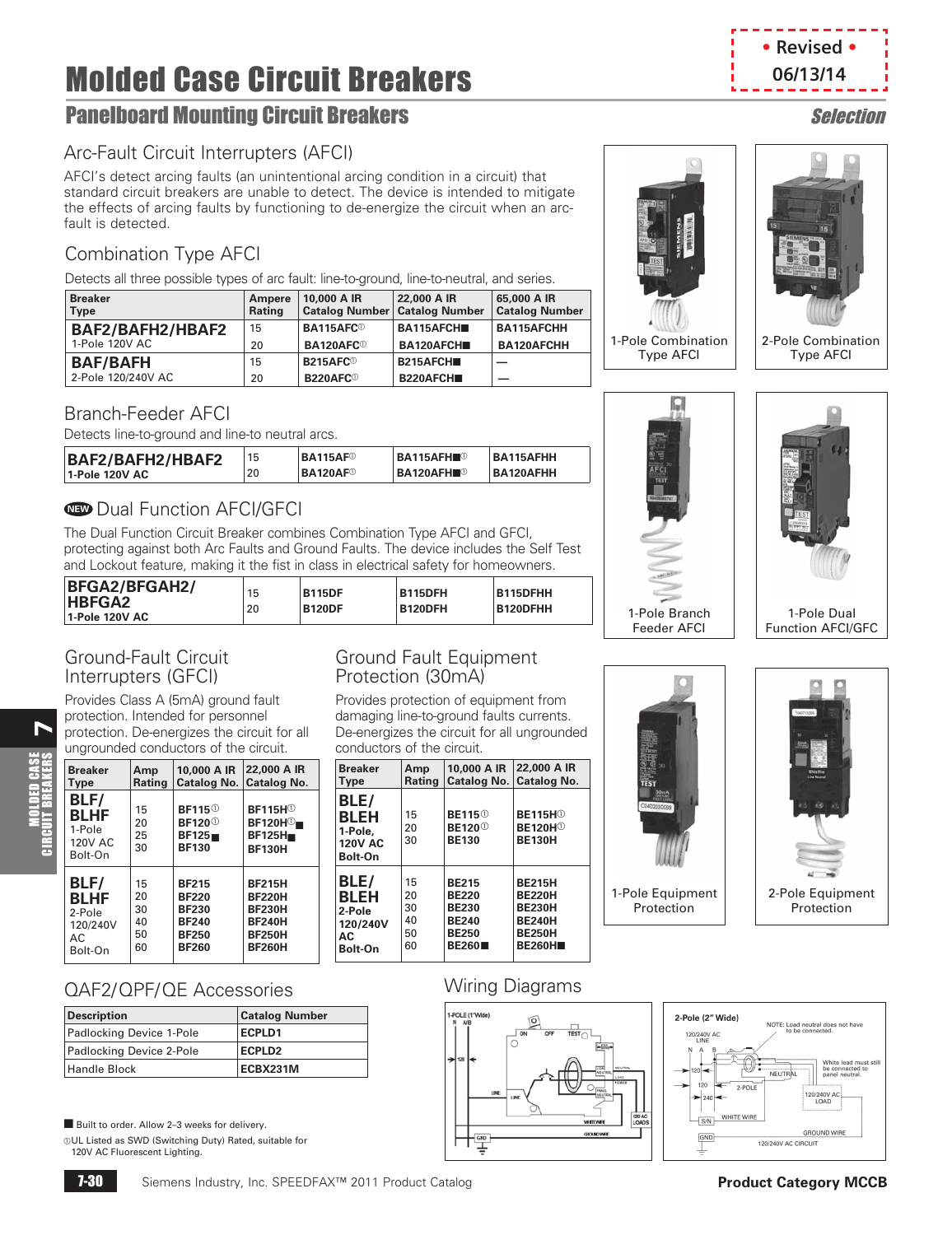# **Panelboard Mounting Circuit Breakers** Selection Selection

# Special Application Breakers

### Switching Neutrals<sup>®</sup>

| <b>Breaker</b>     | Ampere |                       |
|--------------------|--------|-----------------------|
| Type               | Rating | <b>Catalog Number</b> |
| <b>BLG</b>         | 15     | <b>BG215</b>          |
| 2-Wire             | 20     | <b>BG220</b>          |
| <b>Common Trip</b> | 30     | <b>BG230</b>          |
| <b>BLG</b>         | 15     | <b>BG315</b>          |
| 3-Wire             | 20     | <b>BG320</b>          |
| <b>Common Trip</b> | 30     | <b>BG330</b>          |

### HID Lighting<sup>®</sup>

For high-intensity discharge lamp loads having in-rush currents above the instantaneous trip setting of a standard breaker.

|                     | 15 | B115HID@                    |
|---------------------|----|-----------------------------|
| <b>BL</b><br>1-Pole | 20 | <b>B120HID</b> <sup>2</sup> |
|                     | 30 | B130HID                     |
|                     | 15 | B215HID@                    |
| <b>BL</b><br>2-Pole | 20 | <b>B220HID</b> <sup>2</sup> |
|                     | 30 | B230HID                     |

# Tungsten Lighting

For high wattage, tungsten-lamp loads in-rush currents above the instantaneous trip setting of a standard breaker.

| <b>BL</b> | 15 | <b>B115T</b> <sup>2</sup> |
|-----------|----|---------------------------|
| 1-Pole    | 20 | <b>B120T</b> <sup>2</sup> |

# Molded Case Switch

For applications that do not require overcurrent protection.

| <b>DI</b> | 30 | <b>B230S</b> |
|-----------|----|--------------|
| 2-Pole    | 60 | <b>B260S</b> |

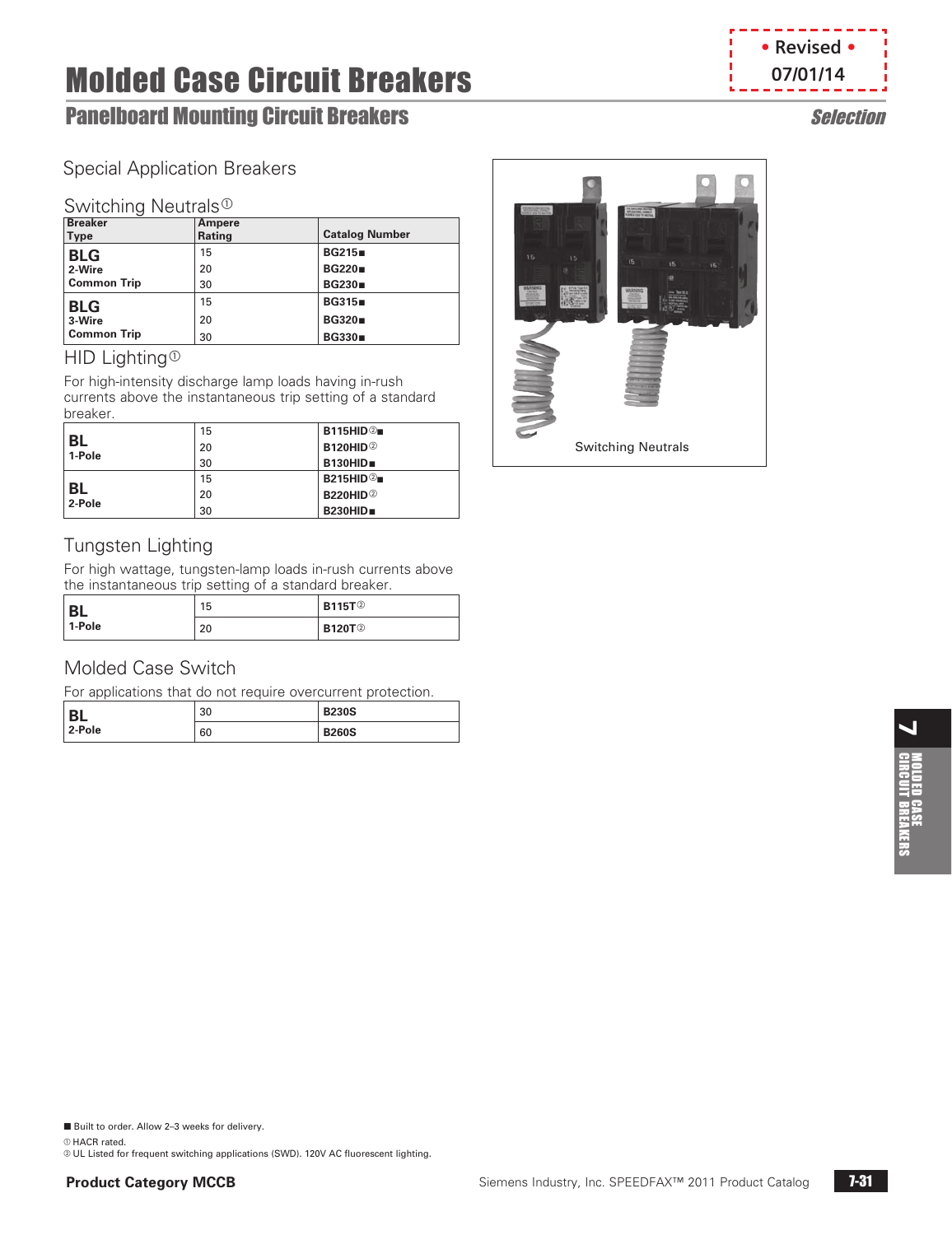# **BQD 100A Frame Panelboard Mounting Circuit Breakers Selection/Dimensions**

#### BQD<sup>@</sup>

|                           | 1-Pole                      | $2$ -Pole $^{\circ}$                  | 3-Pole <sup>3</sup>                   |
|---------------------------|-----------------------------|---------------------------------------|---------------------------------------|
|                           |                             | 480Y/277V AC-                         |                                       |
| <b>Continuous Current</b> | 277V AC-125V DC             | 125/250V DC                           | 480Y/277V AC                          |
| Rating @ 40°C             | <b>Catalog Number</b>       | <b>Catalog Number</b>                 | <b>Catalog Number</b>                 |
| 15                        | <b>BQD115</b> <sup>02</sup> | <b>BOD215</b> <sup>©</sup>            | <b>BQD315</b> <sup>©</sup>            |
| 20                        | <b>BOD120</b> <sup>02</sup> | <b>BOD220</b> <sup>o</sup>            | <b>BQD320</b> <sup>5</sup>            |
| 25                        | <b>BOD125</b> <sup>2</sup>  | <b>BOD225</b> <sup>6</sup>            | <b>BQD325</b> <sup><sup>6</sup></sup> |
| 30                        | <b>BOD130</b> <sup>2</sup>  | <b>BOD230</b> <sup>6</sup>            | <b>BQD330</b> <sup>©</sup>            |
| 35                        | <b>BOD135</b> <sup>2</sup>  | <b>BOD235</b> <sup><sup>6</sup></sup> | <b>BQD335</b> <sup><sup>6</sup></sup> |
| 40                        | <b>BOD140</b> <sup>2</sup>  | <b>BOD240</b> <sup>©</sup>            | <b>BOD340</b> <sup>©</sup>            |
| 45                        | $BOD145^{\circ}$            | <b>BOD245</b> <sup><sup>6</sup></sup> | <b>BQD345</b> <sup><sup>6</sup></sup> |
| 50                        | <b>BOD150</b> <sup>2</sup>  | <b>BOD250</b> <sup>o</sup>            | <b>BOD350</b> <sup><sup>6</sup></sup> |
| 60                        | <b>BOD160</b>               | <b>BOD260</b>                         | <b>BOD360</b>                         |
| 70                        | <b>BOD170</b>               | <b>BOD270</b>                         | <b>BQD370</b>                         |
| 80                        | <b>BOD180</b>               | <b>BOD280</b>                         | <b>BOD380</b>                         |
| 90                        | <b>BOD190</b>               | <b>BOD290</b>                         | <b>BQD390</b>                         |
| 100                       | <b>BOD1100</b>              | <b>BQD2100</b>                        | <b>BQD3100</b>                        |

# BQD6 CSA Certified

|                           | 1-Pole                                 | $2$ -Pole $^{\circledR}$ | $3-Pole^{\circled{\circ}}$ |  |
|---------------------------|----------------------------------------|--------------------------|----------------------------|--|
| <b>Continuous Current</b> | 347V AC                                | 600/347V AC              | 600/347V AC                |  |
| Rating $@$ 40 $°C$        | <b>Catalog Number</b>                  | <b>Catalog Number</b>    | <b>Catalog Number</b>      |  |
| 15                        | <b>BOD6115</b> <sup>0</sup>            | <b>BOD6215</b>           | <b>BOD6315</b>             |  |
| 20                        | <b>BOD6120</b> <sup><sup>0</sup></sup> | <b>BOD6220</b>           | <b>BOD6320</b>             |  |
| 25                        | <b>BOD6125</b>                         | <b>BOD6225</b>           | <b>BOD6325</b>             |  |
| 30                        | <b>BOD6130</b>                         | <b>BOD6230</b>           | <b>BOD6330</b>             |  |
| 35                        | <b>BOD6135</b>                         | <b>BOD6235</b>           | <b>BOD6335</b>             |  |
| 40                        | <b>BOD6140</b>                         | <b>BOD6240</b>           | <b>BOD6340</b>             |  |
| 45                        | <b>BOD6145</b>                         | <b>BOD6245</b>           | <b>BOD6345</b>             |  |
| 50                        | <b>BOD6150</b>                         | <b>BOD6250</b>           | <b>BOD6350</b>             |  |
| 60                        | <b>BOD6160</b>                         | <b>BOD6260</b>           | <b>BOD6360</b>             |  |
| 70                        | <b>BOD6170</b>                         | <b>BOD6270</b>           | <b>BQD6370</b>             |  |

# **N** Interrupting Ratings

**MOLDED CASE**<br>UIT BREAKERS

|                               | ັ<br>ັ             |                 |                                     |     |             |     |             |                 |             |
|-------------------------------|--------------------|-----------------|-------------------------------------|-----|-------------|-----|-------------|-----------------|-------------|
|                               |                    |                 | <b>RMS Symmetrical Amperes (KA)</b> |     |             |     |             |                 |             |
|                               | <b>Number</b>      | <b>Volts AC</b> |                                     |     |             |     |             | <b>Volts DC</b> |             |
| <b>Breaker</b><br><b>Type</b> | οf<br><b>Poles</b> | 120             | 240                                 | 277 | 480/<br>277 | 347 | 600/<br>347 | 125             | 125/<br>250 |
| <b>BOD</b>                    |                    | 65              |                                     | 14  |             |     |             | 14              |             |
| (UL)                          |                    |                 | 65                                  |     | 14          |     |             |                 | 14          |
|                               | 3                  |                 | 65                                  |     | 14          |     |             |                 |             |
| BQD <sub>6</sub>              |                    | 65              |                                     |     |             | 10  |             | 14              |             |
| (CSA)                         | ົ                  |                 | 65                                  |     |             |     | 10          |                 | 14          |
|                               | 3                  |                 | 65                                  |     |             |     | 10          |                 |             |





## Shipping Weights

| <b>Number of</b><br><b>Poles</b> | Number per<br><b>Carton</b> | <b>Shipping</b><br>Weight (lbs.) (ea.) |
|----------------------------------|-----------------------------|----------------------------------------|
|                                  | 1/12/48                     | .6                                     |
| っ                                | 1/6/24                      | 1.2                                    |
| 3                                | 1/4/16                      | 2.0                                    |

# Lugs For 60/75°C Wire

| <b>BQD - Load End Only</b> |                                |  |  |  |
|----------------------------|--------------------------------|--|--|--|
| $15 - 40$                  | #14-#6 AWG Cu<br>#12-#6 AWG AI |  |  |  |
| $45 - 100$                 | #8-#1 AWG Cu<br>#6-#1/0 AWG AI |  |  |  |

**For inches / millimeters conversion, see Application Data section.**<br>■ Built to order. Allow 2–3 weeks for delivery.  $\circ$ SWD rated for switching fluorescent lighting. @HID rated at 277V AC. <sup>®</sup>Not suitable for 3-phase delta 480V applications. dHACR rated. eHID rated at 480Y/277V AC.

For external accessories, please refer to pages 7-95 to 7-100 For internal accessories, please refer to page [7-34](#page-5-0)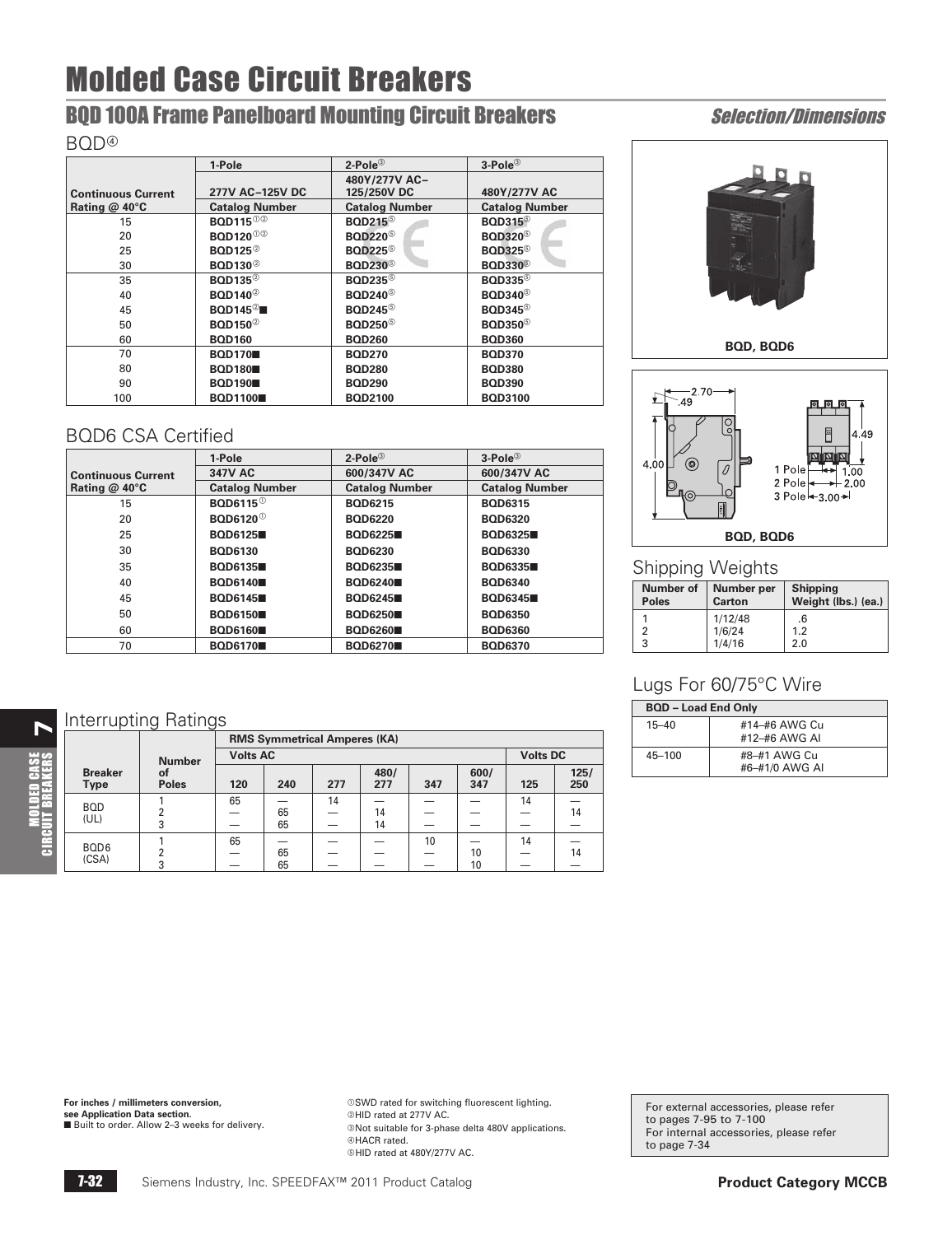# GB Frame Selection

# Type NGB Frame (Panelboard Mount)

| <b>Continuous</b>               | 1-Pole                         | 2-Pole                     | 3-Pole                     |
|---------------------------------|--------------------------------|----------------------------|----------------------------|
| <b>Current Rating</b><br>@ 40°C | <b>Catalog Number</b>          | <b>Catalog Number</b>      | <b>Catalog Number</b>      |
| 15                              | <b>NGB1B015B</b> <sup>02</sup> | $NGB2B015B^{\circledcirc}$ | NGB3B015B $^{\circ}$       |
| 20                              | <b>NGB1B020B</b> <sup>02</sup> | $NGB2B020B^{\circledcirc}$ | NGB3B020B $^{\circ}$       |
| 25                              | NGB1B025B $^{\circ}$           | NGB2B025B $^{\circ}$       | NGB3B025B $^{\circ}$       |
| 30                              | $NGB1B030B^{\circledcirc}$     | $NGB2B030B^{\circledcirc}$ | $NGB3B030B^{\circledcirc}$ |
| 35                              | <b>NGB1B035B</b> <sup>2</sup>  | $NGB2B035B^{\circledcirc}$ | NGB3B035B $@$              |
| 40                              | NGB1B040B $^{\circ}$           | $NGB2B040B^{\circledcirc}$ | NGB3B040B $^{\circ}$       |
| 45                              | NGB1B045B $^{\circ}$           | $NGB2B045B^{\circledcirc}$ | NGB3B045B $^{\circ}$       |
| 50                              | NGB1B050B $^{\circ}$           | $NGB2B050B^{\circledcirc}$ | NGB3B050B $^{\circ}$       |
| 60                              | <b>NGB1B060B</b>               | NGB2B060B                  | <b>NGB3B060B</b>           |
| 70                              | NGB1B070B                      | NGB2B070B                  | NGB3B070B                  |
| 80                              | <b>NGB1B080B</b>               | NGB2B080B                  | <b>NGB3B080B</b>           |
| 90                              | NGB1B090B                      | NGB2B090B                  | NGB3B090B                  |
| 100                             | <b>NGB1B100B</b>               | <b>NGB2B100B</b>           | <b>NGB3B100B</b>           |
| 110                             | <b>NGB1B110B</b>               | <b>NGB2B110B</b>           | <b>NGB3B110B</b>           |
| 125                             | <b>NGB1B125B</b>               | <b>NGB2B125B</b>           | <b>NGB3B125B</b>           |

**1-Pole 2-Pole 3-Pole**

**HGB1B015B<sup>o</sup> HGB2B015B**<sup>o</sup> **HGB3B015B**<sup>o</sup> **HGB1B020B**<sup>0@</sup> **HGB2B020B**<sup>@</sup> **HGB3B020B**<sup>@</sup> **HGB1B025B**<sup>®</sup> **HGB2B025B**<sup>®</sup> **HGB3B025B**<sup>®</sup> **HGB1B030B**<sup>2</sup> **HGB2B030B**<sup>2</sup> **HGB3B030B**<sup>2</sup> **HGB1B035B**<sup>®</sup> **HGB2B035B**<sup>®</sup> **HGB3B035B**<sup>®</sup> **HGB1B040B**<sup>2</sup> **HGB2B040B**<sup>2</sup> **HGB3B040B**<sup>2</sup> **HGB1B045B**<sup>b</sup> **HGB2B045B**<sup>b</sup> **HGB3B045B**<sup>b</sup> **HGB1B050B**<sup>b</sup> **HGB2B050B**<sup>b</sup> **HGB3B050B**<sup>b</sup> **HGB1B060B HGB2B060B HGB3B060B HGB1B070B HGB2B070B HGB3B070B HGB1B080B HGB2B080B HGB3B080B HGB1B090B HGB2B090B HGB3B090B HGB1B100B HGB2B100B HGB3B100B HGB1B110B HGB2B110B HGB3B110B HGB1B125B HGB2B125B HGB3B125B**

**Catalog Number Catalog Number Catalog Number**





## Type LGB (Panelboard Mount)

| <b>Continuous</b><br><b>Current Rating</b> | 1-Pole                     | 2-Pole                           | 3-Pole                     |
|--------------------------------------------|----------------------------|----------------------------------|----------------------------|
| @ 40°C                                     | <b>Catalog Number</b>      | <b>Catalog Number</b>            | <b>Catalog Number</b>      |
| 15                                         | LGB1B015B $00$             | LGB2B015B $^{\circ}$             | LGB3B015B $^{\circ}$       |
| 20                                         | LGB1B020B000               | ${\sf LGB2B020B^{\odot}}$        | $LGB3B020B^{\circledcirc}$ |
| 25                                         | $LGB1B025B^{\circledcirc}$ | ${\sf LGB2B025B^{\odot}}$        | $LGB3B025B^{\circledcirc}$ |
| 30                                         | LGB1B030B $^{\circ}$       | $LGB2B030B^{\circledcirc}$       | $LGB3B030B^{\circledcirc}$ |
| 35                                         | LGB1B035B $^{\circ}$       | $LGB2B035B^{\circledcirc}$       | LGB3B035B $^{\circ}$       |
| 40                                         | $LGB1B040B^{\circledcirc}$ | ${\sf LGB2B040B^{\odot}}$        | $LGB3B040B^{\circledcirc}$ |
| 45                                         | LGB1B045B $^{\circ}$       | ${\sf LGB2B045B^{\circledcirc}}$ | $LGB3B045B^{\circledcirc}$ |
| 50                                         | $LGB1B050B^{\circledcirc}$ | $LGB2B050B^{\circledcirc}$       | $LGB3B050B^{\circledcirc}$ |
| 60                                         | <b>LGB1B060B</b>           | <b>LGB2B060B</b>                 | <b>LGB3B060B</b>           |
| 70                                         | <b>LGB1B070B</b>           | LGB2B070B                        | <b>LGB3B070B</b>           |
| 80                                         | <b>LGB1B080B</b>           | <b>LGB2B080B</b>                 | <b>LGB3B080B</b>           |
| 90                                         | <b>LGB1B090B</b>           | LGB2B090B                        | <b>LGB3B090B</b>           |
| 100                                        | <b>LGB1B100B</b>           | <b>LGB2B100B</b>                 | <b>LGB3B100B</b>           |
| 110                                        | <b>LGB1B110B</b>           | <b>LGB2B110B</b>                 | <b>LGB3B110B</b>           |
| 125                                        | <b>LGB1B125B</b>           | <b>LGB2B125B</b>                 | <b>LGB3B125B</b>           |

### Shipping Weights

Load lugs are included as standard. HACR rated.

**Continuous Current Rating @ 40°C**

Type HGB (Panelboard Mount)

| <b>Number of</b><br><b>Poles</b> | Number per<br><b>Carton</b> | <b>Shipping</b><br>Weight lbs. (kg) |
|----------------------------------|-----------------------------|-------------------------------------|
|                                  |                             | 0.9(0.4)                            |
|                                  |                             | 1.9(0.9)                            |
| 3                                |                             | 2.9(1.2)                            |

# Lugs For 60/75°C Wire

| <b>NGB</b>           |                                |                       |  |  |  |
|----------------------|--------------------------------|-----------------------|--|--|--|
| <b>Ampere Rating</b> | <b>Wire Size</b>               | <b>Catalog Number</b> |  |  |  |
| $15-30A$             | #14-#6 AWG Cu<br>#12-#6 AWG AI | Integral with breaker |  |  |  |
| $35 - 125A$          | #8-1/0 AWG Cu<br>#8-2/0 AWG AI | Integral with breaker |  |  |  |

### Interrupting Ratings (max. RMS symmetrical amperes kA)

|            | $\tilde{\phantom{a}}$ |                 |                          |                                 |                          |          |          |     |                          |  |
|------------|-----------------------|-----------------|--------------------------|---------------------------------|--------------------------|----------|----------|-----|--------------------------|--|
|            |                       | <b>UL489</b>    |                          |                                 |                          |          |          |     |                          |  |
|            |                       | <b>Volts AC</b> |                          |                                 | <b>Volts DC</b>          |          |          |     |                          |  |
|            | <b>Poles</b>          | 120             | 240                      | 277                             | 347                      | 480Y/347 | 600Y/347 | 125 | 125/250                  |  |
| <b>NGB</b> |                       | 100             | $\overline{\phantom{a}}$ | 25                              | 14                       |          | _        | 14  |                          |  |
|            | 2,3                   | _               | 100                      | $\overline{\phantom{a}}$        | $\overline{\phantom{a}}$ | 25       | 14       | _   | 14 <sup>①</sup>          |  |
| <b>HGB</b> |                       | 100             |                          | 35                              | 14                       |          |          | 14  |                          |  |
|            | 2,3                   |                 | 100                      | $\hspace{0.1mm}-\hspace{0.1mm}$ |                          | 35       | 14       |     | 14 <sup>①</sup>          |  |
| <b>LGB</b> |                       | 100             | $\overline{\phantom{a}}$ | 65                              | 14                       | _        | _        | 14  | $\overline{\phantom{a}}$ |  |
|            | 2,3                   |                 | 100                      | _                               | _                        | 65       | 14       |     | $14^\circledcirc$        |  |

aSWD rated. bHID rated.

<sup>32-pole</sup> only. d2-pole only or two outer poles of 3-pole breaker For external accessories, please refer to pages 7-95 to 7-100 For internal accessories, please refer to page [7-34](#page-5-0)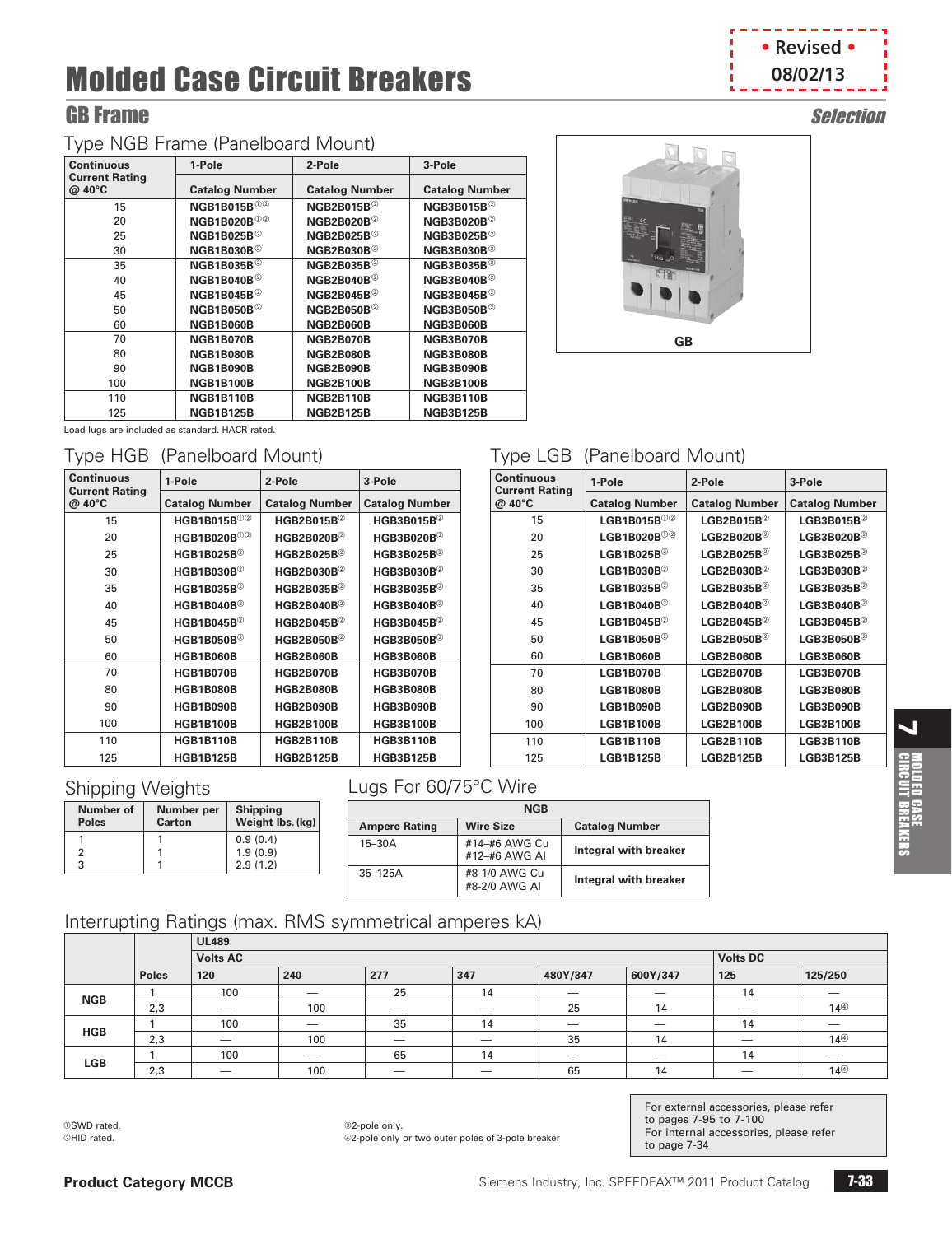# <span id="page-5-0"></span> $\mathbf{Accessories}^{\odot}$  Selection

# Shunt Trip

| . <del>.</del>          |     |                                                             |
|-------------------------|-----|-------------------------------------------------------------|
| <b>Control Voltage</b>  |     | BQD, BQD6, CQD, CQD6,<br>NGG, HGG, LGG, NGB, HGB<br>and LGB |
| V <sub>DC</sub><br>V AC |     | <b>Catalog Number</b>                                       |
| 120                     |     | CODST120                                                    |
| 240                     |     | CODST240A                                                   |
| 277                     |     | CODST277A                                                   |
| 480                     |     | CODST480A                                                   |
| 600                     |     | CODST600                                                    |
|                         | 12  | CODST12                                                     |
|                         | 24  | CODST24                                                     |
|                         | 48  | <b>CODST48</b>                                              |
|                         | 125 | CQDST125                                                    |

# Auxiliary Switch

| <b>Maximum</b><br>Voltage |     | <b>Number</b><br>Ωf | BQD, BQD6, CQD,<br>CQD6, NGG, HGG, LGG,<br><b>NGB, HGB and LGB</b> |
|---------------------------|-----|---------------------|--------------------------------------------------------------------|
| <b>AC</b>                 | DC. | <b>Contacts</b>     | <b>Catalog Number</b>                                              |
| 240                       | 125 | $1A-1B$             | CODA1                                                              |
| 240                       | 125 | $2A-2B$             | CODA <sub>2</sub>                                                  |

# Alarm Switch

 $\blacktriangleright$ 

MOLDED CASE CIRCUIT BREAKERS

| <b>Maximum Voltage</b><br>AC<br>D <sub>C</sub> |     | BOD, BOD6, COD, COD6,<br>NGG, HGG, LGG, NGB, HGB<br>and LGB<br><b>Catalog Number</b> |
|------------------------------------------------|-----|--------------------------------------------------------------------------------------|
| 240                                            | 125 | <b>CODBA</b>                                                                         |

#### Shunt Trip and Auxiliary Switch **Combinations**

| <b>Shunt Trip</b><br>Voltage |           | BQD, BQD6, CQD, CQD6,<br>NGG, HGG, LGG, NGB, HGB<br>and LGB |
|------------------------------|-----------|-------------------------------------------------------------|
| AC                           | <b>DC</b> | <b>Catalog Number</b>                                       |
| 24                           |           | CODST24AASA                                                 |
| 120                          |           | CODST120AASA                                                |
| 240                          |           | CODST240AASA                                                |
| 277                          |           | CODST277AASA                                                |
| 480                          |           | CODST480AASA                                                |
| 600                          |           | <b>CODST600AASA</b>                                         |
|                              | 12        | CODST12DASA                                                 |
|                              | 24        | CODST24DASA                                                 |
|                              | 48        | CODST48DAS▲                                                 |
|                              | 125       | CODST125DASA                                                |

Alarm and Auxiliary Switch **Combinations** 

| <b>For Breaker</b>                                          | <b>Catalog Number</b> |
|-------------------------------------------------------------|-----------------------|
| BQD, BQD6, CQD, CQD6,<br>NGG, HGG, LGG, NGB,<br>HGB and LGB | CODA1BAA              |

▲ Built to order. Allow 6–8 weeks for delivery.

 $@Adds$  1-pole space for accessory.





CQD with Accessory Installed

**• Revised • 08/02/13**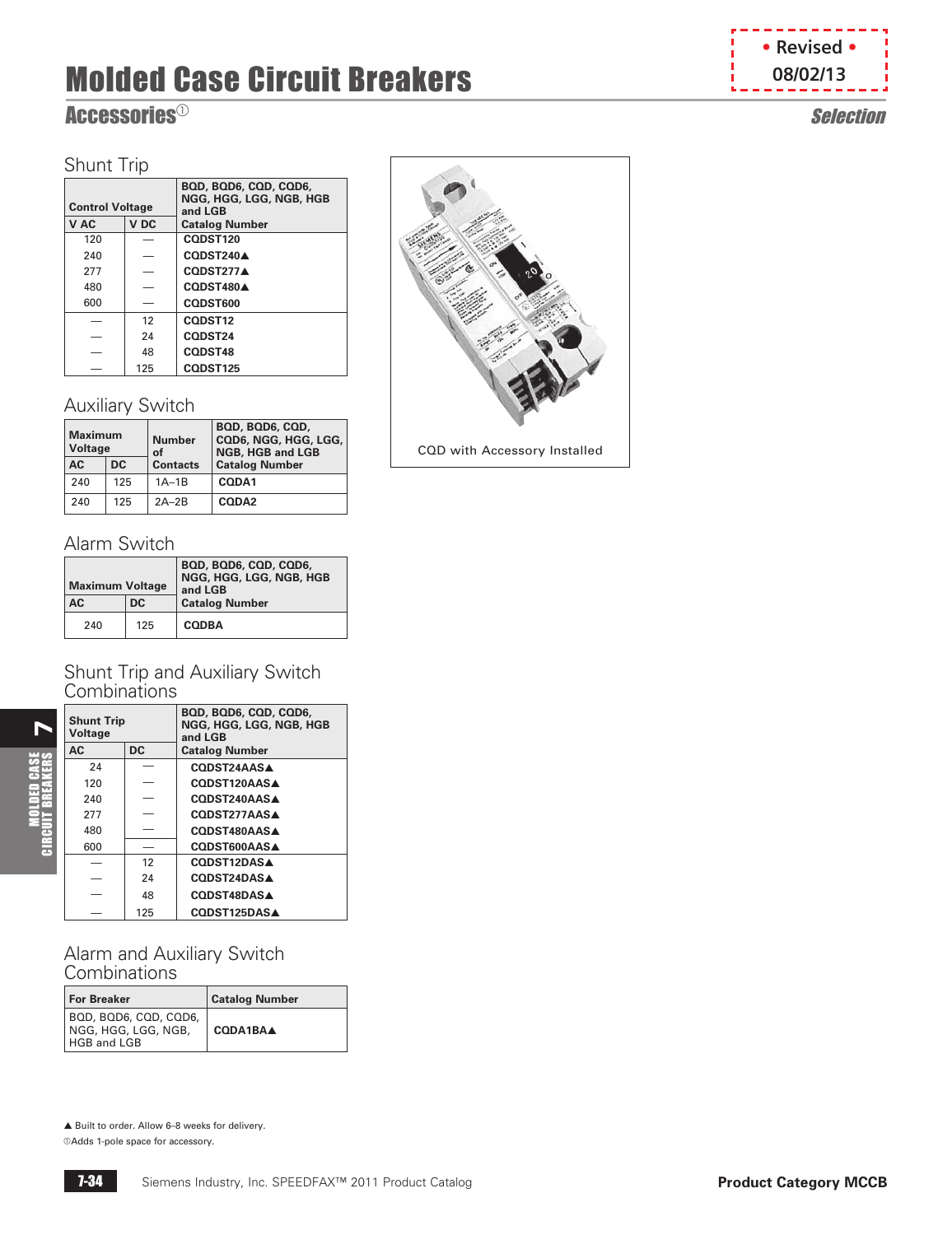# NEB & HEB Frame Selection

#### Type NEB (Panelboard Mount)

| <b>Continuous</b>               | 1-Pole                         | 2-Pole                        | 3-Pole                |
|---------------------------------|--------------------------------|-------------------------------|-----------------------|
| <b>Current Rating</b><br>@ 40°C | <b>Catalog Number</b>          | <b>Catalog Number</b>         | <b>Catalog Number</b> |
| 15                              | <b>NEB1B015B</b> <sup>02</sup> | <b>NEB2B015B</b> <sup>2</sup> | <b>NEB3B015B</b>      |
| 20                              | <b>NEB1B020B</b> <sup>02</sup> | NEB2B020B $^{\circ}$          | <b>NEB3B020B</b>      |
| 25                              | NEB1B025B $^{\circ}$           | NEB2B025B $^{\circ}$          | <b>NEB3B025B</b>      |
| 30                              | NEB1B030B $^{\circ}$           | NEB2B030B $^{\circ}$          | <b>NEB3B030B</b>      |
| 35                              | NEB1B035B $^{\circ}$           | NEB2B035B $^{\circ}$          | <b>NEB3B035B</b>      |
| 40                              | NEB1B040B $^{\circ}$           | NEB2B040B $^{\circ}$          | NEB3B040B             |
| 45                              | NEB1B045B $^{\circ}$           | NEB2B045B $^{\circ}$          | <b>NEB3B045B</b>      |
| 50                              | NEB1B050B $^{\circ}$           | NEB2B050B $^{\circ}$          | <b>NEB3B050B</b>      |
| 60                              | NEB1B060B                      | NEB2B060B                     | NEB3B060B             |
| 70                              | NEB1B070B                      | NEB2B070B                     | <b>NEB3B070B</b>      |
| 80                              | <b>NEB1B080B</b>               | <b>NEB2B080B</b>              | <b>NEB3B080B</b>      |
| 90                              | NEB1B090B                      | NEB2B090B                     | NEB3B090B             |
| 100                             | <b>NEB1B100B</b>               | <b>NEB2B100B</b>              | <b>NEB3B100B</b>      |
| 110                             | <b>NEB1B110B</b>               | NEB2B110B                     | <b>NEB3B110B</b>      |
| 125                             | <b>NEB1B125B</b>               | <b>NEB2B125B</b>              | <b>NEB3B125B</b>      |

# **• Revised • 06/20/13**



# Type HEB (Panelboard Mount)

| <b>Continuous</b>               | 1-Pole                         | 2-Pole                     | 3-Pole                |
|---------------------------------|--------------------------------|----------------------------|-----------------------|
| <b>Current Rating</b><br>@ 40°C | <b>Catalog Number</b>          | <b>Catalog Number</b>      | <b>Catalog Number</b> |
| 15                              | <b>HEB1B015B</b> <sup>02</sup> | HEB2B015B $^{\circ}$       | <b>HEB3B015B</b>      |
| 20                              | <b>HEB1B020B</b> <sup>02</sup> | HEB2B020B $^{\circ}$       | <b>HEB3B020B</b>      |
| 25                              | HEB1B025B $^{\circ}$           | $HEB2B025B^{\circledcirc}$ | <b>HEB3B025B</b>      |
| 30                              | HEB1B030B $^{\circ}$           | HEB2B030B $^{\circ}$       | <b>HEB3B030B</b>      |
| 35                              | HEB1B035B $^{\circ}$           | HEB2B035B $^{\circ}$       | <b>HEB3B035B</b>      |
| 40                              | HEB1B040B $^{\circ}$           | $HEB2B040B^{\circledcirc}$ | <b>HEB3B040B</b>      |
| 45                              | HEB1B045B $@$                  | $HEB2B045B^{\circledcirc}$ | <b>HEB3B045B</b>      |
| 50                              | HEB1B050B $^{\circ}$           | HEB2B050B $^{\circ}$       | <b>HEB3B050B</b>      |
| 60                              | <b>HEB1B060B</b>               | HEB2B060B                  | <b>HEB3B060B</b>      |
| 70                              | <b>HEB1B070B</b>               | <b>HEB2B070B</b>           | <b>HEB3B070B</b>      |
| 80                              | <b>HEB1B080B</b>               | <b>HEB2B080B</b>           | <b>HEB3B080B</b>      |
| 90                              | <b>HEB1B090B</b>               | <b>HEB2B090B</b>           | <b>HEB3B090B</b>      |
| 100                             | <b>HEB1B100B</b>               | <b>HEB2B100B</b>           | <b>HEB3B100B</b>      |
| 110                             | <b>HEB1B110B</b>               | <b>HEB2B110B</b>           | <b>HEB3B110B</b>      |
| 125                             | <b>HEB1B125B</b>               | <b>HEB2B125B</b>           | <b>HEB3B125B</b>      |

Load lugs are included as standard.

HACR rated.

#### Shipping Weights

| Number of<br><b>Poles</b> | Number per<br><b>Carton</b> | <b>Shipping</b><br>Weight lbs. (kg) |  |
|---------------------------|-----------------------------|-------------------------------------|--|
|                           |                             | 1.4(0.5)                            |  |
|                           |                             | 2.4(0.9)                            |  |
| 3                         |                             | 3.7(1.4)                            |  |

# Lugs For 60/75°C Wire

| <b>NEB/HEB</b>       |                  |                            |  |  |  |
|----------------------|------------------|----------------------------|--|--|--|
| <b>Ampere Rating</b> | <b>Wire Size</b> | <b>Catalog Number</b>      |  |  |  |
| 15-100A              | $#14 - 1/0$      | <b>3TA1EG10</b> (kit of 3) |  |  |  |
| 110-125A             | $#6 - 3/0$       | <b>3TA1EG30</b> (kit of 3) |  |  |  |

# Interrupting Ratings (max. RMS symmetrical amperes kA)

|                |                            | <b>UL489/CSA</b> |                          |                          |                          |                          | $IEC 60947-2$ (lcs = 50% lcu) |                 |     |                          |                          |
|----------------|----------------------------|------------------|--------------------------|--------------------------|--------------------------|--------------------------|-------------------------------|-----------------|-----|--------------------------|--------------------------|
| <b>Breaker</b> | <b>Number</b><br><b>of</b> | <b>Volts AC</b>  |                          |                          |                          |                          | <b>Volts DC</b>               | <b>Volts AC</b> |     | <b>Volts DC</b>          |                          |
| Type           | <b>Poles</b>               | 240              | 277                      | 347                      | 480                      | 600Y/347                 | 125/250                       | 240             | 415 | 125                      | 125/250                  |
| <b>NEB</b>     |                            | 85               | 35                       | 22                       | $\overline{\phantom{a}}$ | $\overline{\phantom{a}}$ | 35                            | 85              | _   | 35                       | $\overline{\phantom{a}}$ |
|                | 2,3                        | 85               | $\overline{\phantom{a}}$ | $\overline{\phantom{a}}$ | 35                       | 22                       | 35                            | 85              | 40  | $\overline{\phantom{a}}$ | 35                       |
| <b>HEB</b>     |                            | 100              | 65                       | 25                       | $\overline{\phantom{a}}$ | $\overline{\phantom{a}}$ | 42                            | 100             | _   | 42                       | $\overline{\phantom{a}}$ |
|                | 2, 3                       | 100              | $\overline{\phantom{a}}$ | $\overline{\phantom{a}}$ | 65                       | 25                       | 42                            | 100             | 70  | $\overline{\phantom{a}}$ | 42                       |

40°C, 50/60Hz.

a SWD Rated **D** HID Rated

For external accessories, please refer to pages 7-95 to 7-100 For internal accessories, please refer to page [7-36](#page-7-0)

 $\blacktriangleleft$